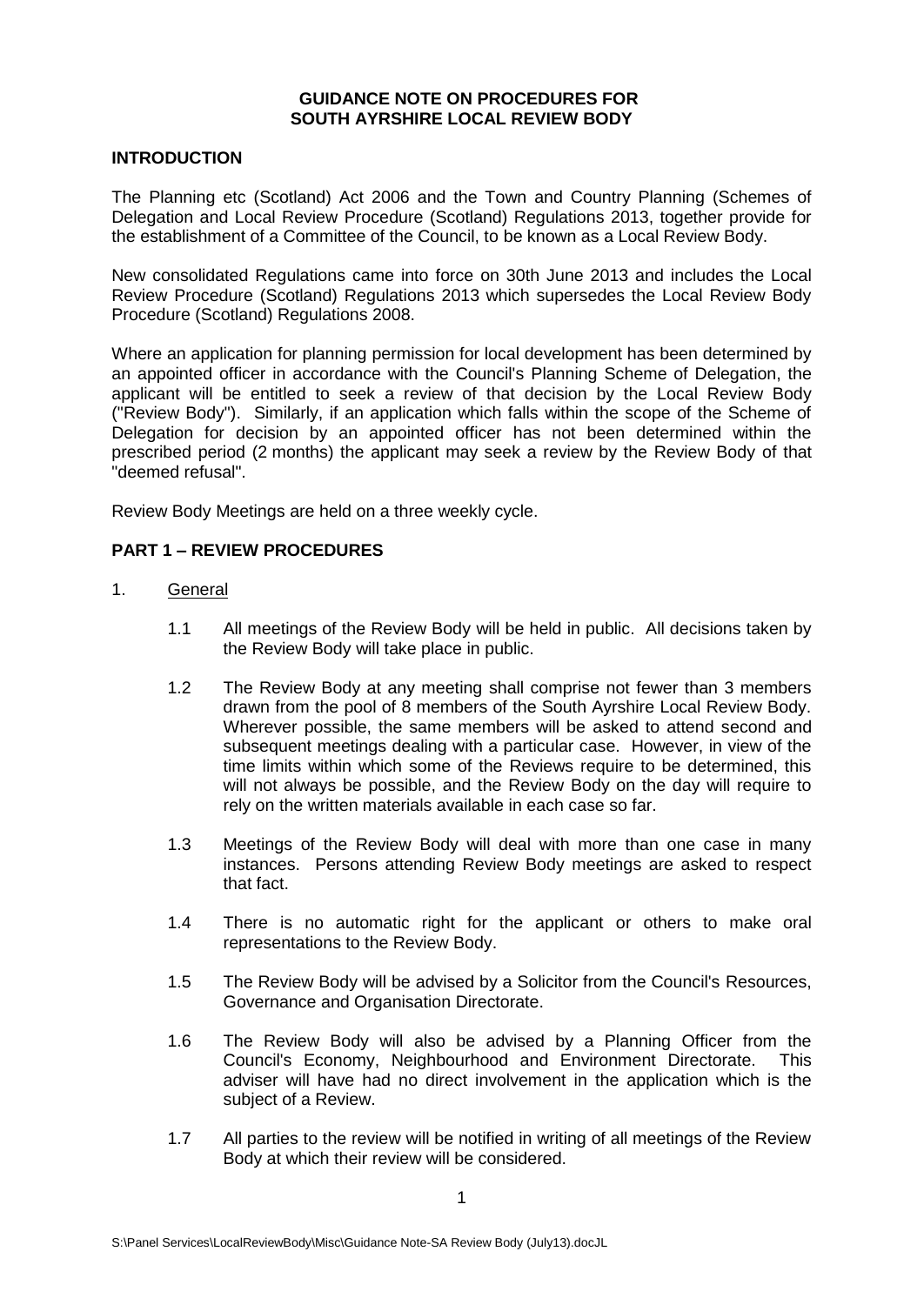#### 2. Request for Review

- 2.1 An applicant may request a review by submitting to the Review Body a Notice of Review. A standard form Notice of Review is available for applicants from the Planning Service, and by accessing the Council's website www.southayrshire.gov.uk.planning/
- 2.2 The Notice of Review must be served on the Review Body within three months of the date of the decision notice (in the case of a refusal or a grant subject to conditions) or from the date of expiry of the period allowed for determining the application (currently set as three months following the validation date of the application) (in the case of non-determination).

### **Notices of Review received by the Review Body outwith the 3 month statutory period will automatically be invalid and will not be considered by the Review Body.**

- 2.3 The Notice of Review must include sufficient information to allow the Review Body to review the case. The information to be provided is:-
	- The name and address of the applicant.
	- The date and reference number of the application which is the subject of the review.
	- The name and address of the representative of the applicant (if any) and whether any notice or correspondence required in connection with the review should be sent to the representative rather than the applicant.
	- A statement setting out the applicant's reasons for requiring the review.
- 2.4 The applicant shall state by what procedure(s) (including written submissions, a site inspection and one or more hearings) the applicant wishes the review to be conducted. However it should be noted that the decision on the procedure or procedures to be followed in each case lies with the Review Body.
- 2.5 The applicant should state in full the reasons for seeking a review and must set out in the notice of review all matters (including documents, material and evidence) that the applicant intends to rely on. Unless the Review Body decides otherwise, the applicant may not have a further opportunity to add to the statement of review at a later date and in many cases a decision will be taken based on the information provided in and with the Notice of Review.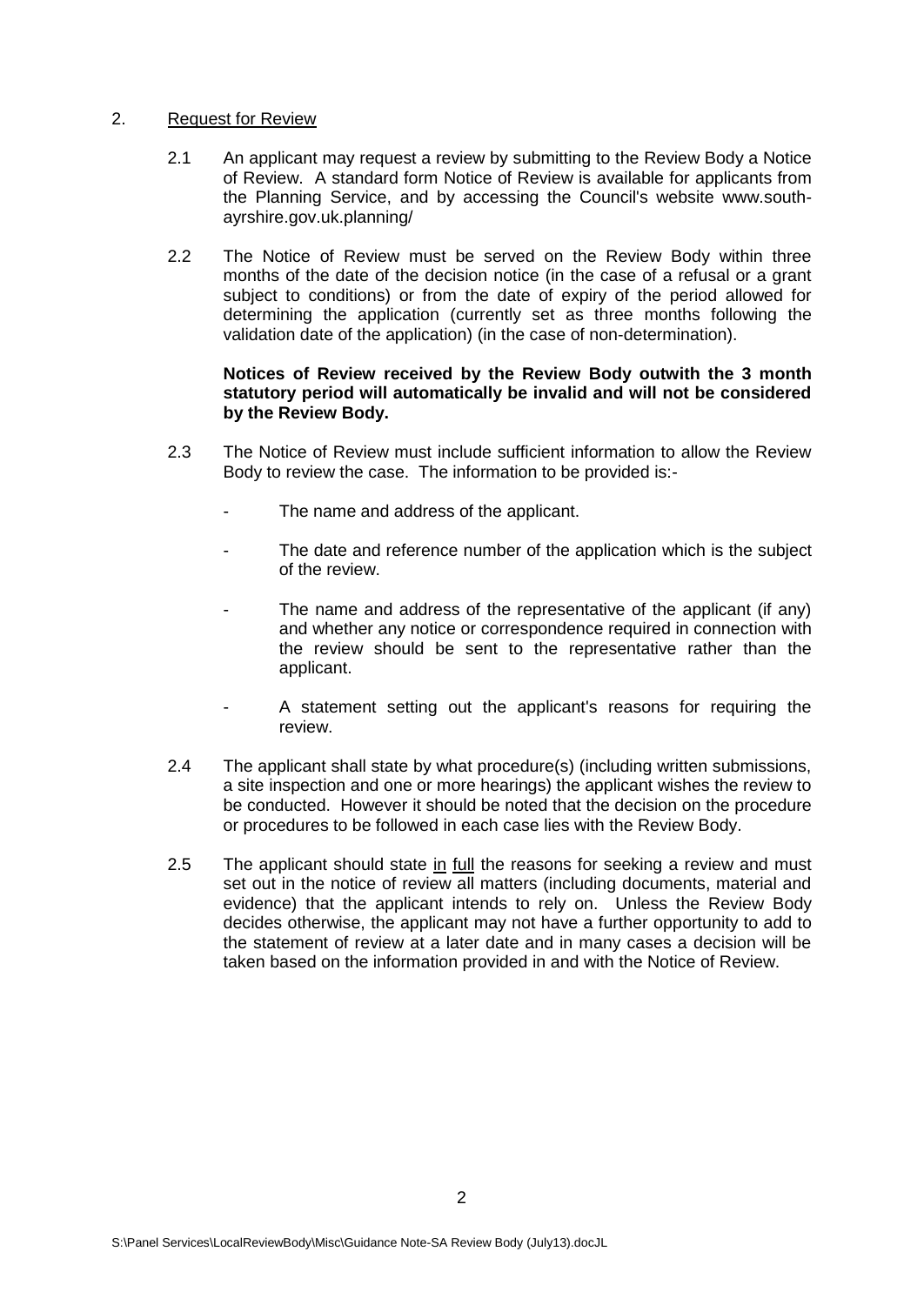2.6 In addition new material (including plans) which was not provided to the planning officer at the time of the determination now under review will **not** be permitted unless the applicant can demonstrate that it could not have been introduced earlier in the process, or that it arises due to exceptional circumstances.

## 3. Initial Procedure

- 3.1 On receipt of a valid Notice of Review the Notification Procedure will take place. The Review Body will write to "interested parties" to make them aware of the Notice of Review. Interested parties include any statutory consultees or other parties who have made, and not withdrawn, representations (eg objections) in connection with the application. Interested parties are entitled to make further representation in writing to the review body within 14 days of notification, and any such further representation will then be copied to the applicant by the Review Body and the applicant, in turn, will have a further 14 days to make comments to the Review Body.
- 3.2 In cases where the review follows a failure by the appointed officer to determine the application, the Review Body shall obtain a Review Report from the Appointed Officer as part of the initial procedure and shall copy this to the applicant and any interested parties, who shall then have a period of 14 days to comment in writing. The Review Report and any comments from the applicant or interested parties shall form part of the review documents.
- 3.3 After this process is completed, the relevant papers will be issued for the next available meeting of the Review Body. These papers will also be published in terms of the Regulations and applicants and persons making representations should be aware of this.
- 3.4 At the first meeting to consider a review case the Local Review Body may determine that the review documents provide sufficient information to enable them to determine the review, whereupon they may determine the review without further procedure.
- 3.5 In the event that the Review Body decide at the first meeting that they require further procedure before they can determine the Review, then they will consider what further procedure is required.

# 4. Subsequent Procedure

- 4.1 Where the Review Body decide that further procedure is required, the Review Body may decide to hold a pre-examination meeting to consider what further procedures to follow in the review or may decide to obtain further information by means of the procedures set out in the Regulations.
- 4.2 Accordingly the Review Body may decide to seek further information by one or more of the following methods:

By means of written submissions; By the holding of one more hearing sessions; and/or By an inspection of the land to which the Review relates.

4.3 Further procedures will be carried out in terms of the Regulations and as set out in the following procedure notes.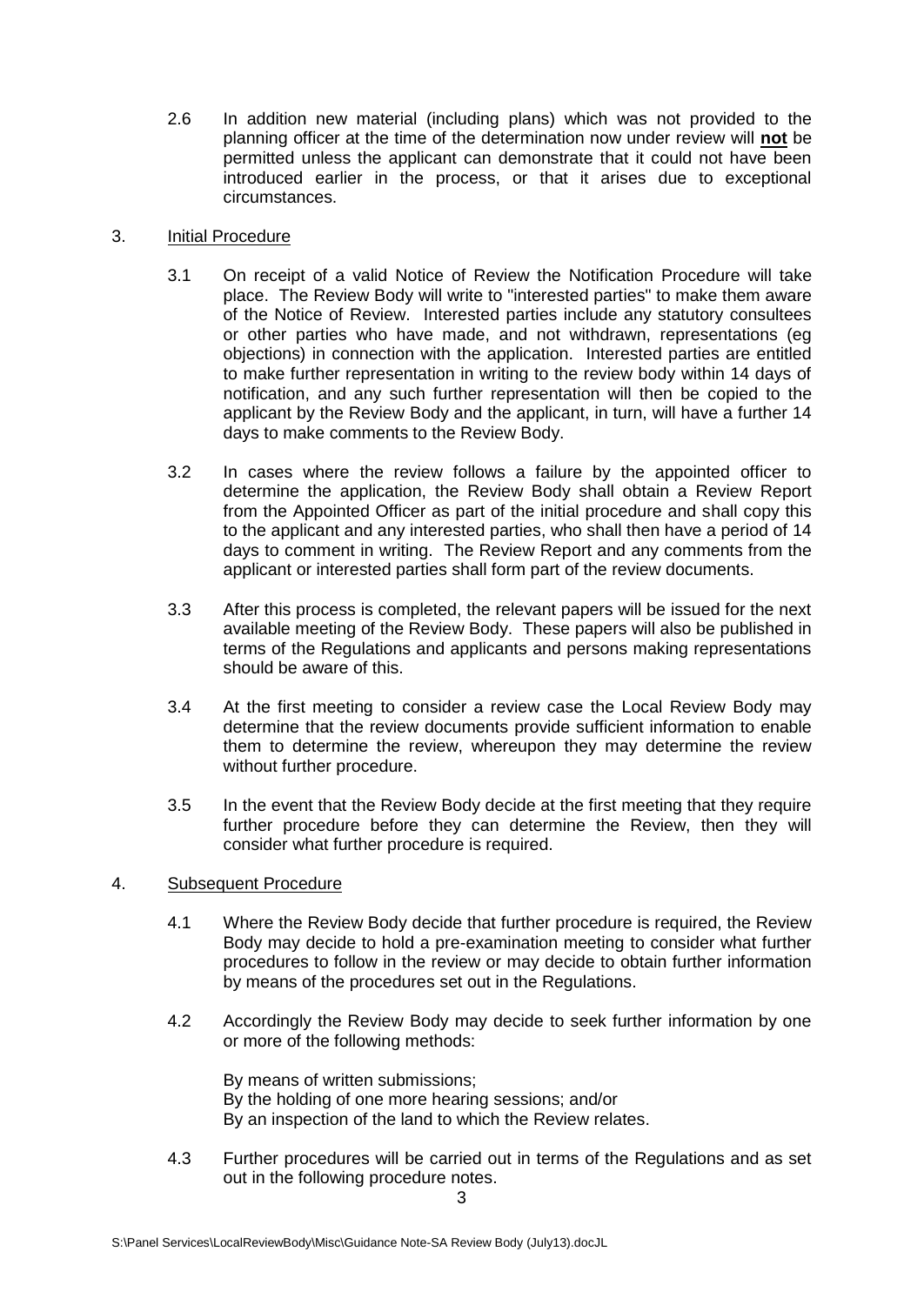### 5. Written Submissions

- 5.1 Where the Review Body decides that the review should proceed by means of written submissions, a written notice (a "procedure notice") will be sent to the relevant parties requesting the relevant information. To comply with deadlines for issuing papers, parties will normally be given 14 days to respond with written submissions.
- 5.2 In the event that the written submissions are not received, or are received outwith the relevant time limit, the Review Body may decide to determine the review without the information or otherwise as it deems fit. Persons who have good reason for not complying with the time limit are asked to communicate with the Clerk to the Review Body in advance.
- 5.3 Persons submitting written submissions will be required in terms of the procedure notice to serve copies on the other parties (and at the addresses) specified in that notice. Proof of posting or electronic transmission will be required in advance of the next meeting.
- 5.4 Other parties will be deemed to have received the written submissions within two working days (if by post) or within 12 hours (if by electronic transmission). They will then require to submit any further comments within a further period of 14 days, to the Review Body, with a copy of such comments being sent to the applicant and to the other parties (and at the addresses) specified in the procedure notice.
- 5.5 The Review Body shall consider the written submission received at its next available meeting and shall either determine the review or decide that further procedure is needed.

# 6. Hearings

- 6.1 Where a Review Body decide they wish to hold a hearing session, this will be fixed for as early a date as is practicable, and notified to the applicant, any interested party who made representations in relation to specified matter to be considered at the hearing session, and any other body or person from whom the Review Body wish to receive further representation or to provide further information on specified matters.
- 6.2 The procedure for hearing sessions shall be as set out in the hearing session rules in forming Part 2 of this Guidance Note.
- 6.3 Only the applicant plus those persons or bodies notified in accordance with part 5.1 and who have, within 14 days of such notification, informed the Review Body in writing of their intention to appear at the hearing session are entitled to appear. This may include the appointed officer or another officer from the planning service.
- 6.4 All parties entitled to appear at the hearing session shall be given reasonable notice (usually at least 14 days) of the date, time and place fixed for the hearing session.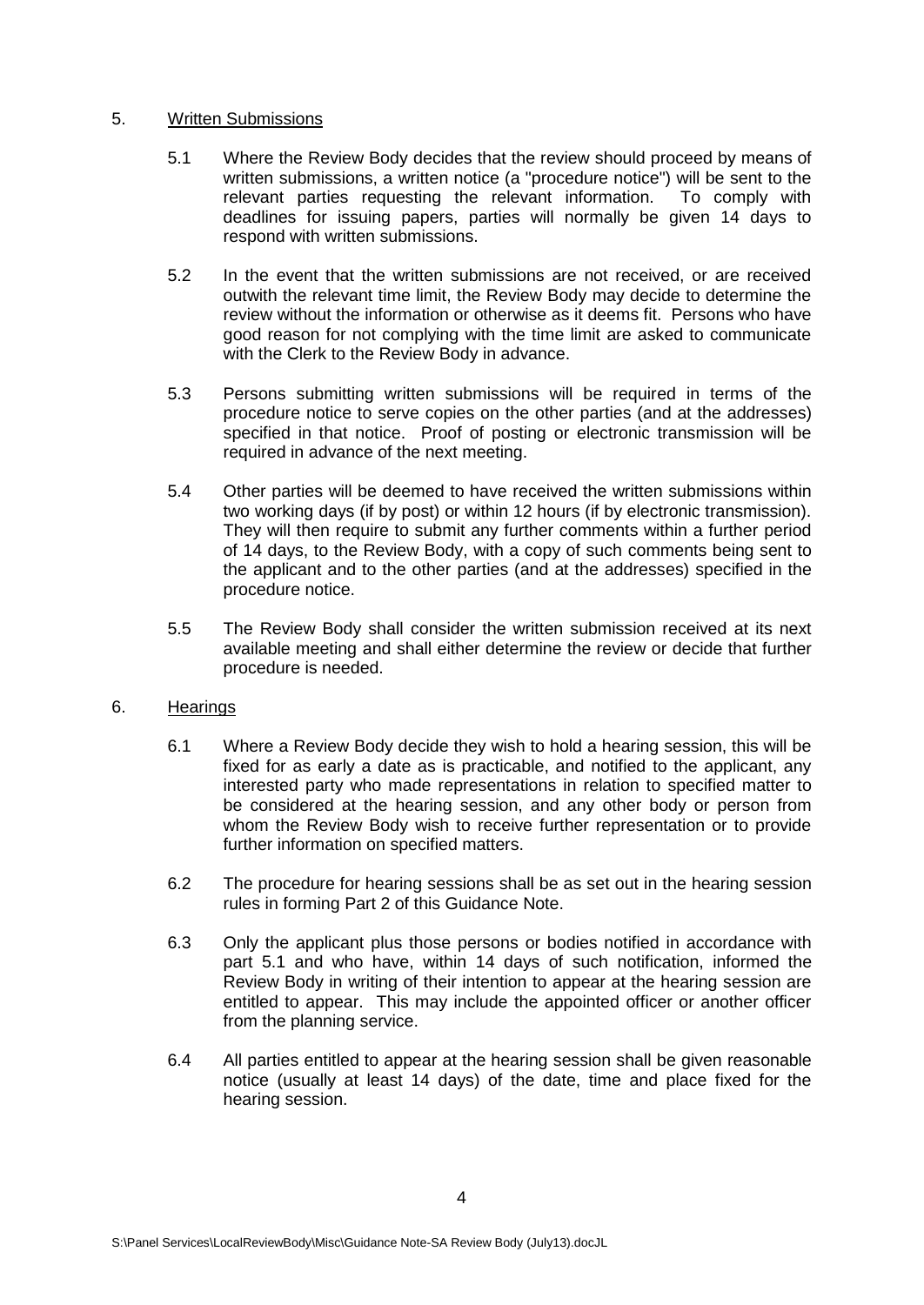- 6.5 The Review Body shall set out in writing to the parties the matters that are intended to be considered at the hearing session and only those matters will then be considered at the hearing session.
- 6.6 A person entitled to appear at a hearing session must provide to the Review Body, the applicant and all other parties entitled to appear, in advance of the hearing session, a hearing statement which shall contain an outline of the case they intend to put forward, and copies of all documents to be relied upon (unless already made available and published as part of the review process).
- 6.7 The Review Body may appoint an assessor to advise it on specified matters, generally of a specialist or technical nature. An assessor may be an external consultant or an expert from within the Council who has not had a previous involvement in the application. Where an assessor is appointed those entitled to appear at the hearing session will be advised of the name of the assessor and the matters which they are appointed to advise on. The assessor may make a written report to the Review Body after the close of the hearing session.
- 6.8 On conclusion of a hearing session, the Review Body shall either determine the review or decide that further procedure is needed.

## 7. Site Inspections

- 7.1 The Review Body may at any time determine that a site inspection is necessary.
- 7.2 A site inspection may be unaccompanied or accompanied by the applicant and any other interested party. The applicant and any interested party will be notified of any proposed accompanied site inspection. However, the Review Body is not required to defer an inspection if any persons to whom notice was given is not present at the appointed time.

The intention to make an unaccompanied site inspection will be intimated to the applicant.

- 7.3 The purpose of the site inspection will be to inspect the site and its surroundings and a planning officer may attend to assist in pointing our relevant features of the site. No discussion on the merits of the review will take place.
- 7.4 The review shall not be determined at a site visit but shall be continued to a future meeting of the Review Body for determination.

#### 8. New Evidence

If, having carried out any further procedures as set out above, the Review Body proposes to take into account any new evidence which is material to the review, it will first allow the applicant and any other relevant party an opportunity to make representations on that evidence.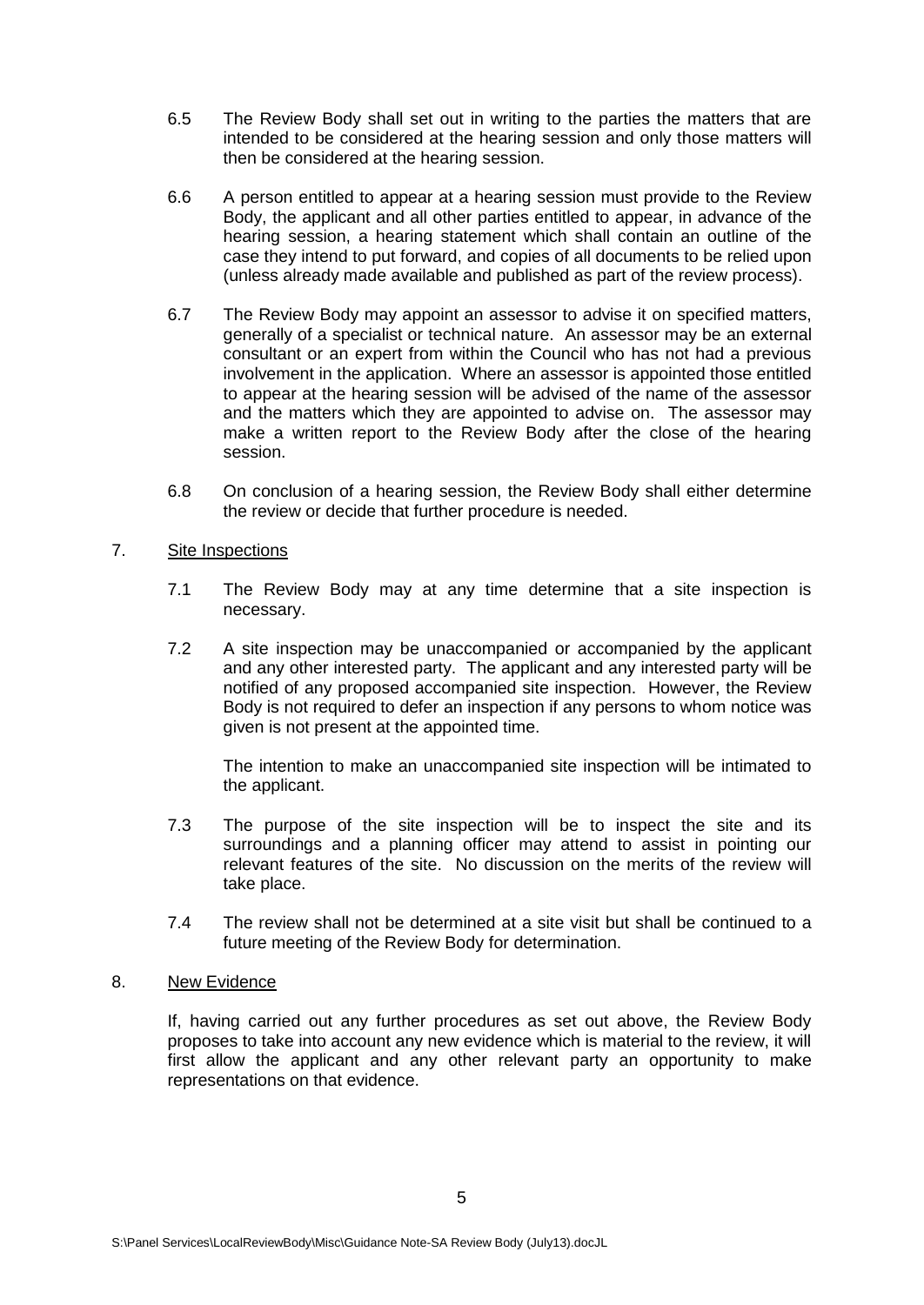#### 9. Post Determination Procedures

- 9.1 Following determination of the review, the Review Body shall issue a decision notice, which will include a statement of the reasons on which the Review Body based that decision. The detail of the notice shall normally be delegated to the appropriate officers acting in consultation with the Chair of the Review Body.
- 9.2 The decision notice will be issued as soon as is practicable following the determination of the review and normally within 21 days. In complex cases or those which involve the parties entering into a legal agreement, the Review may be continued to a subsequent meeting before issue of the final decision letter. In these cases, the Review Body may, on request, issue a letter indicating that it is minded to grant planning permission.
- 9.3 All decisions of the Review Body will be made available on the Planning area of the Council's website as soon as is practicable. (www.southayrshire.gov.uk.planning/)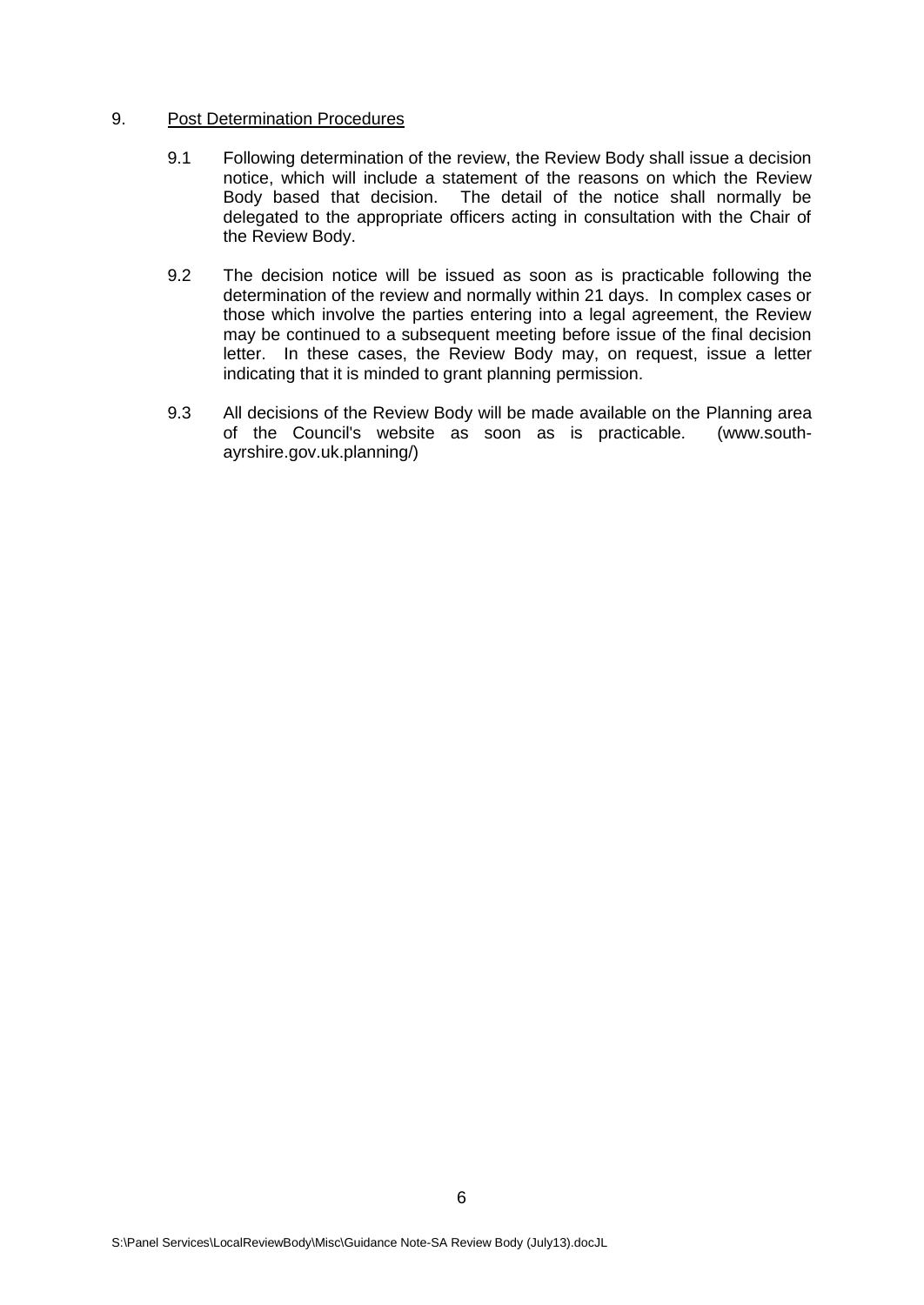# **PART 2 – HEARING SESSION RULES**

- 1. Except as otherwise provided in these Hearing Session Rules, the Review Body shall determine the procedure at a hearing session.
- 2. The Review Body, having considered any submission by the persons entitled to appear at the hearing session, are to state at or before the commencement of the hearing session the procedure which the Review Body propose to adopt and in particular are to state:
	- (a) the order in which the specified matters are to be considered at the hearing session; and
	- (b) the order in which the persons entitled to appear at the hearing session are to be heard in relation to a specified matter (a different order may be chosen for different specified matters).

The normal order will be as follows:

- (i) applicant
- (ii) appointed officer
- (iii) interested parties.
- 3. Any person entitled to appear may do so on that person's own behalf or be represented by another person.
- 4. Unless the Review Body determines otherwise, each person appearing at the hearing session shall be afforded 5 minutes to present their case. Thereafter members of the Review Body shall, through the Chair, ask such questions of any parties as they deem appropriate in relation to the review.
- 5. Where there are two or more persons having a similar interest in the issues being considered at the hearing session, the Review Body may allow one or more persons to appear on behalf of some or all of any persons so interested.
- 6. A hearing shall take the form of a discussion led by the Review Body and crossexamination shall not be permitted unless the Review Body consider that crossexamination is required to ensure a thorough examination of the issues. Cross examination or further statements or contributions by parties will not normally be permitted, except (a) where new evidence has been introduced in terms of Regulation 17 or (b) in exceptional circumstances as deemed appropriate by the Review Body.
- 7. Subject to paragraph (8) a person entitled to appear at a hearing session shall be entitled to call evidence.
- 8. The Review Body may refuse to permit:
	- (a) the giving or production of evidence;
	- (b) the cross-examination of persons giving evidence: or
	- (c) the presentation of any other matter,

which the Review Body consider to be irrelevant or repetitious.